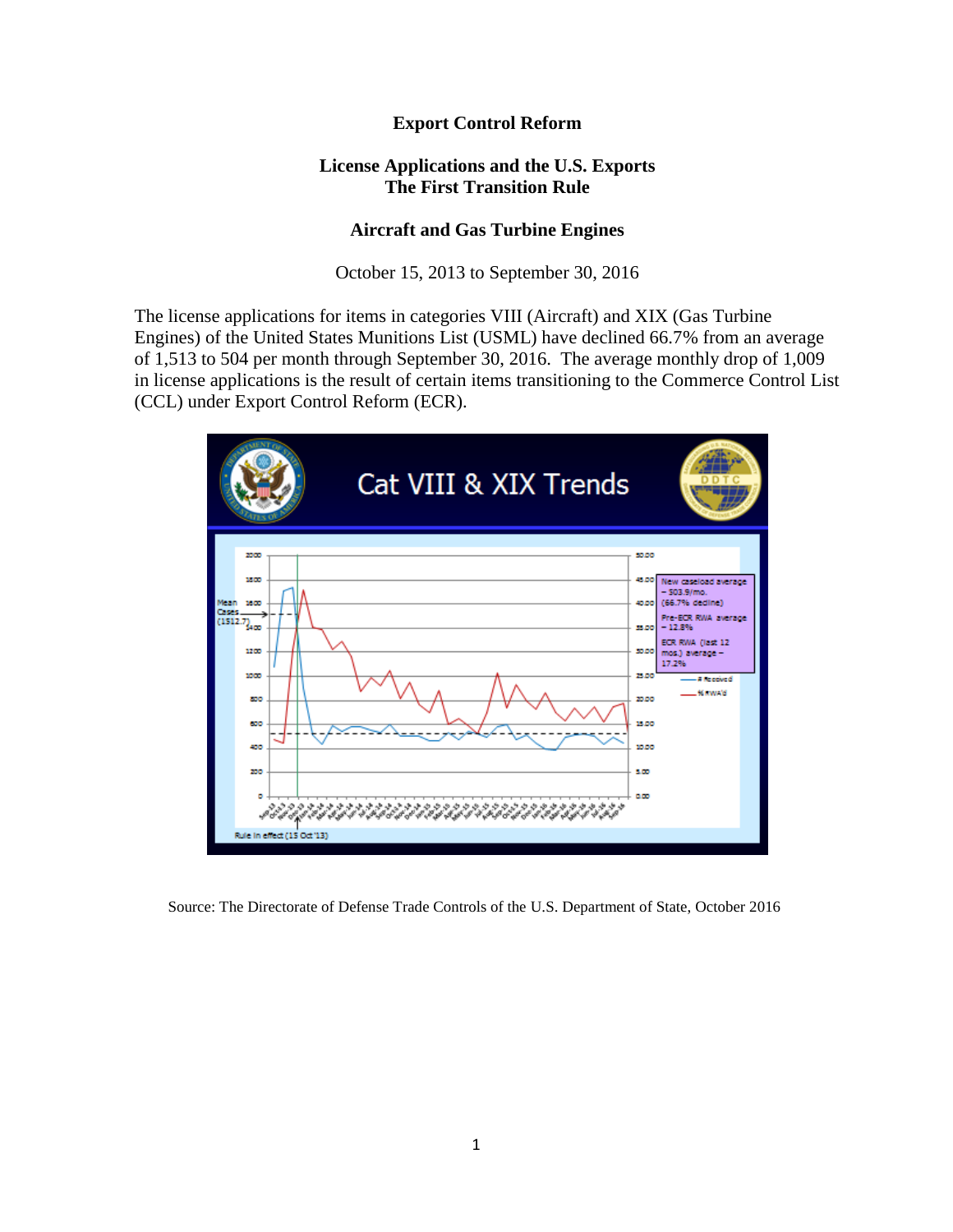Since the First ECR Transition Rule became effective on October 15, 2013, the average number of BIS processed licenses for the ten 600-Series items created by this rule is 667 per month through September 30, 2016. The approval rate is 87.3%.



**BIS License Processing for the First ECR Transition Rule** October 15, 2013 to September 30, 2016

Source: Commerce U.S. Exports Exporter Support System, October 2016.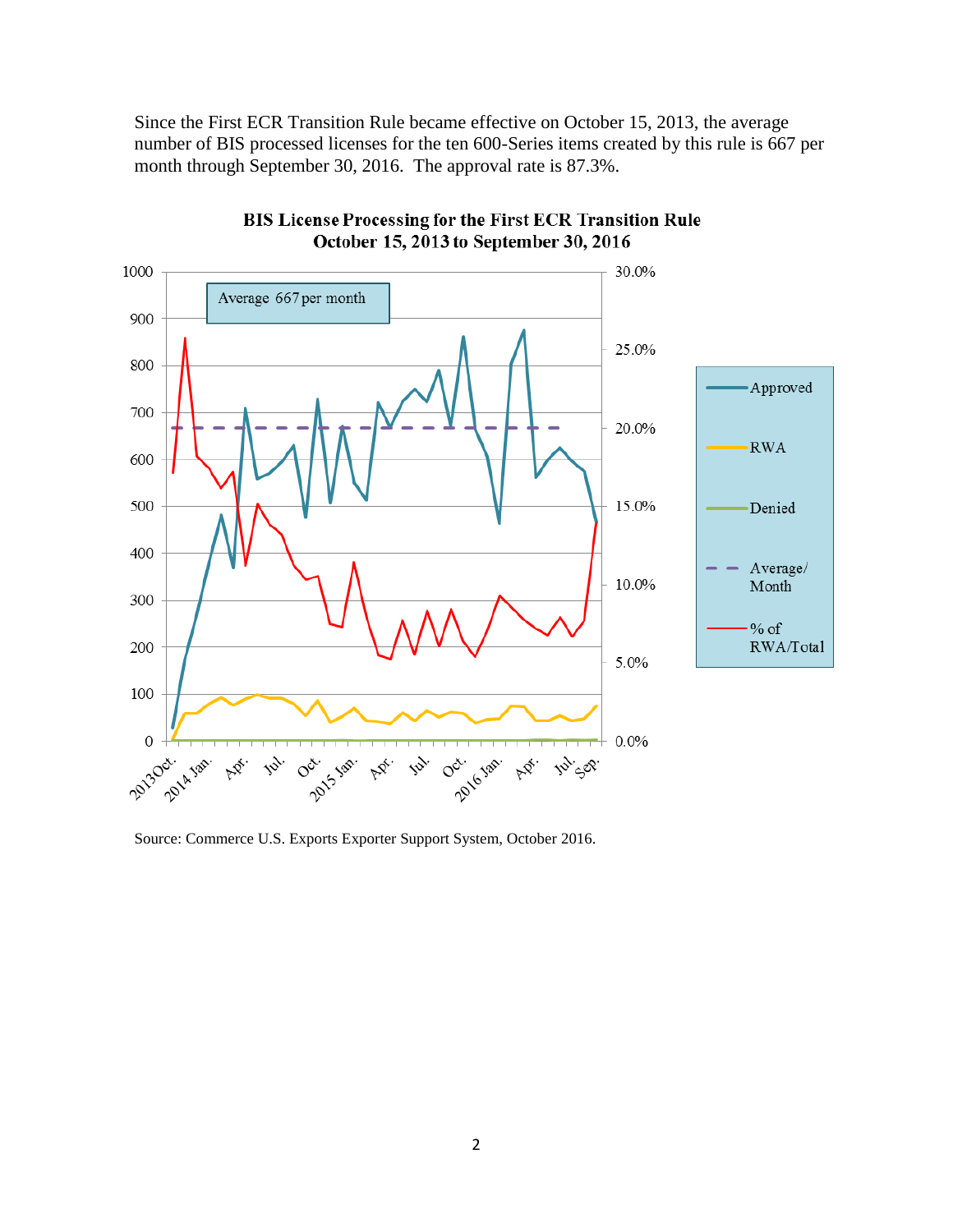From October 15, 2013 to the third quarter of 2016, the U.S. exports of items under the First ECR transition Rule – Aircraft and Gas Turbine Engines items (9x610and 9y619) under BIS jurisdiction totaled 169,864 shipments for \$8.6 billion.



Source: Automated Export System (AES), October 2016



Source: Automated Export System (AES), October 2016